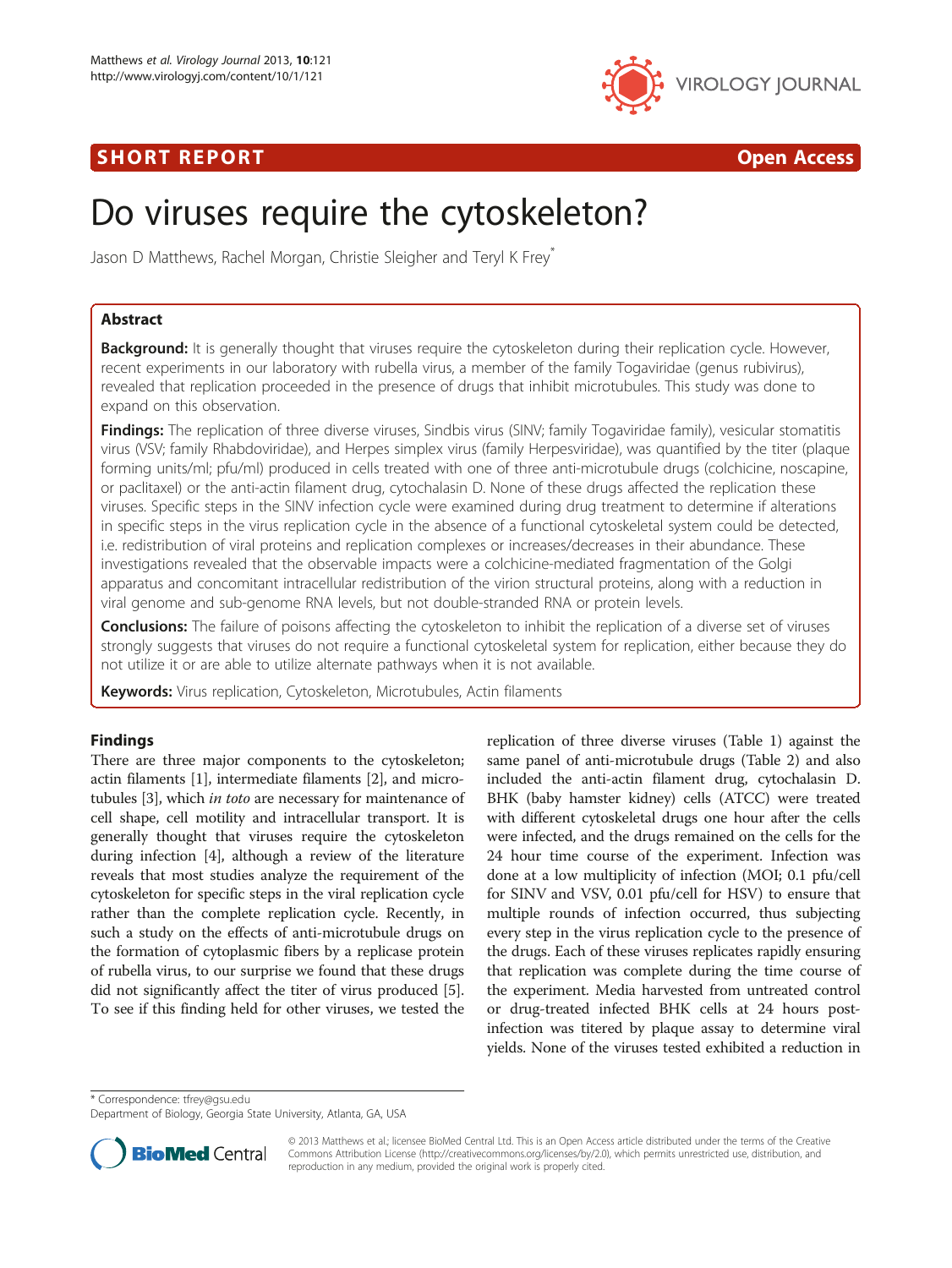<span id="page-1-0"></span>Table 1 Viruses used in this study

| <b>Virus</b>                     | Genome      | Family        | Genus                | Host                    | Site of replication |
|----------------------------------|-------------|---------------|----------------------|-------------------------|---------------------|
| Herpes simplex virus (HSV-1)     | dsDNA       | Herpesviridae | Simplexvirus         | Human                   | <b>Nucleus</b>      |
| Sindbis virus (SINV)             | $(+)$ ssRNA | Togaviridae   | Alphavirus           | Vertebrates; Mosquitoes | Cytoplasm           |
| Vesicular stomatitis virus (VSV) | (–)ssRNA    | Rhabdoviridae | <b>Vesiculovirus</b> | Vertebrates; Arthropods | Cytoplasm           |

yield in cells treated with any of the anti-cytoskeleton drugs (Figure 1A), indicating that these viruses do not need a functioning cytoskeletal system to complete their replication cycle. The replication of VSV was tested at additional MOI's (10 and 1 pfu/cell) with the same result (Figure 1B). We also compared the replication curves of VSV during drug treatments to the curves of untreated controls, all of which were infected at an MOI of 0.1 pfu/ cell with a time-course of virus yield at 6, 12 and 24 hours post-infection. There were no differences in the growth kinetics for VSV between untreated or treated cultures during the time-course (data not shown).

Given our finding that three diverse viruses replicate to similar titers in the absence or presence of anti-cytoskeletal drugs, we hypothesized that either these viruses do not need the cytoskeletal system or use alternate pathways when it is not available. Since these hypotheses could apply differentially to the steps in the virus replication cycle, we used SINV to investigate whether the anti-cytoskeleton drugs had effects on specific steps in the virus replication cycle. SINV produces four nonstructural proteins (nsP1-4) that are involved in RNA-dependent RNA synthesis occurring in membranous structures in the cytoplasm of infected cells [[6-8\]](#page-4-0). Using a recombinant SINV expressing a GFP-tagged nsP3 (described in [\[9\]](#page-4-0)), we found that without drug treatment nsP3-GFP localized in perinuclear foci distributed in the cytoplasm of SINV/NSP3-GFP-infected cells (consistent with previous reports [\[9](#page-4-0)]) and changed little under treatment with the cytoskeletal drugs (Figure [2-](#page-2-0) A and B). SINV produces three structural proteins that comprise the virus particle, the capsid protein C and envelope glycoproteins E1 and E2 [[10\]](#page-4-0), which is formed by

| Drug           | Source                                  | Mode of action                                     | Clinical use           |
|----------------|-----------------------------------------|----------------------------------------------------|------------------------|
| Colchicine     | Colchicum<br>autmnale                   | Depolymerizes<br>microtubules                      | Gout treatment         |
| Noscapine      | Plants of the<br>Papaveraceae<br>family | Inhibits microtubule<br>dynamics                   | Cough<br>suppressant   |
| Paclitaxol     | Taxus brevifolia                        | Inhibits mitosis by<br>stabilizing<br>microtubules | Anti-cancer<br>therapy |
| Cytochalasin D | Zygosporium<br>mansonii                 | Depolymerizes actin<br>filaments                   | None                   |



replication. A). BHK cells were infected for 1 hour at 35°C with either Herpes Simplex virus-1 (HSV-1; multiplicity of infection (MOI) = 0.01 plaque forming unit (pfu)/cell), Sindbis virus (SINV; MOI = 0.1 pfu/cell) or vesicular stomatitis virus (VSV; MOI = 0.1 pfu/cell) and then incubated at 35°C in medium with the indicated drug. The minimal concentrations necessary to inhibit the appropriate cytoskeletal system were used as determined either by immunofluorescence staining of drug-treated, uninfected BHK cells, using antibodies against the microtubules or by phalloidin-Alexa Fluor 568 staining which binds to actin filaments, to observe changes in cytoskeletal morphology and/or inhibition of mitosis (the effects these poisons have on cells). At 24 hours post-infection, the cell culture fluid was harvested and titered by plaque assay. Results, given in  $log_{10}$  PFU/mL, were the average of three independent experiments. Error bars represent the standard deviation from the mean. B). BHK cells were infected for 1 hour at 4°C with VSV at MOI's of 0.1, 1, or 10 pfu/cell. Subsequently, the cells were incubated at 35°C in medium with the indicated drug. At 24 hours post-infection, the cell culture fluid was harvested and titered by plaque assay. The results were the average of two independent experiments. Error bars represent the standard deviation from the mean.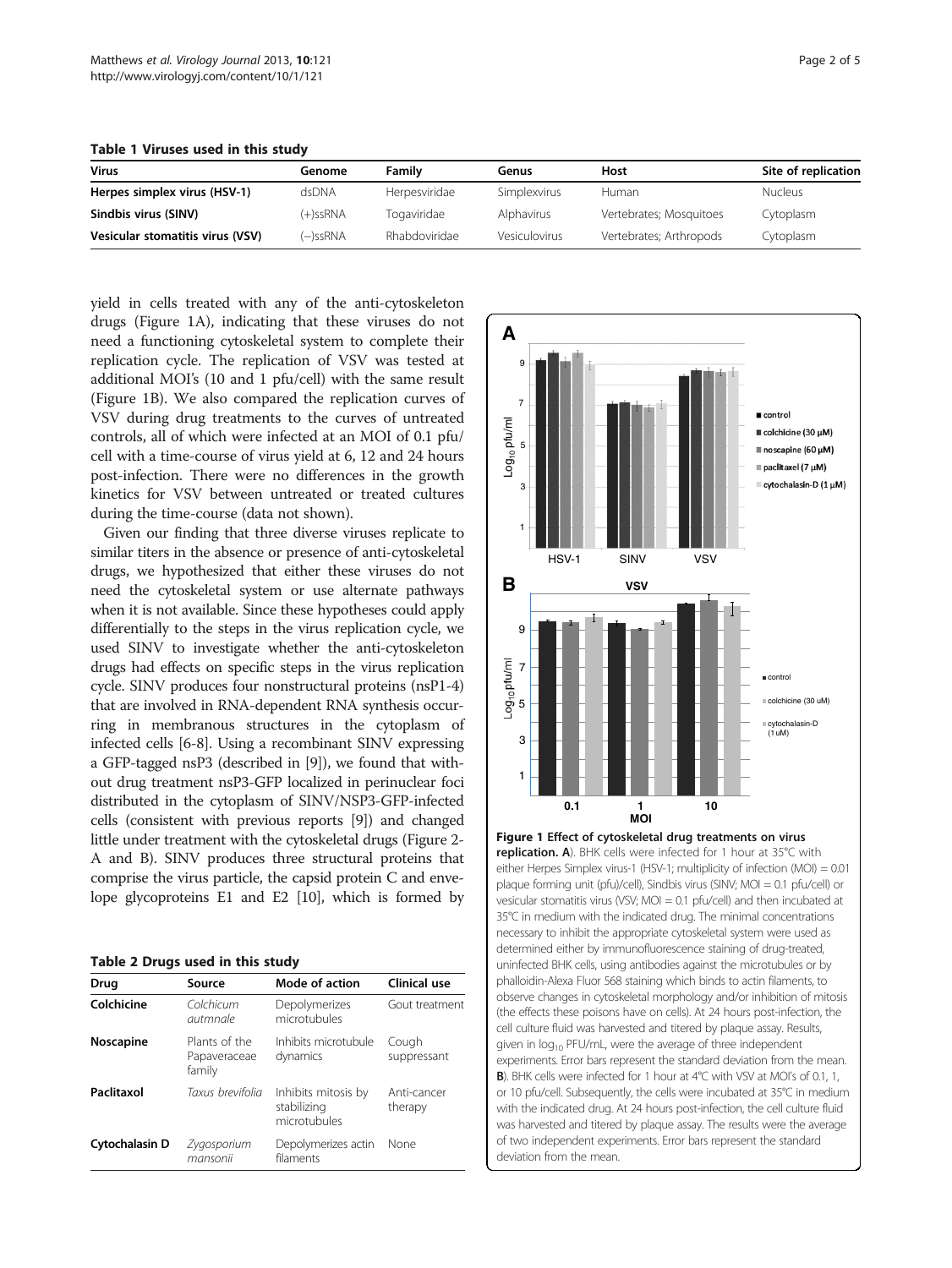<span id="page-2-0"></span>

with rabbit anti-NSP2 antibody. The structural proteins, E1, pE2 and E2 were detected with rabbit polyclonal antibodies. pE2 and E2 proteins were detected with cdE2 antibodies. Protein bands were visualized with the species-specific alkaline phosphatase-conjugated antibodies and substrate NBT/BCIP.

budding of the nucleocapsid containing C and the genome RNA, through the plasma membrane. The intracellular distribution of the structural proteins was examined by staining with polyclonal antibodies raised in rabbits against purified SINV. Consistent with previous reports, the

structural proteins were found throughout the cytoplasm of infected cells and were particularly concentrated in the perinuclear region (Figure 2B) in what has been shown to be the Golgi apparatus [[11](#page-4-0)]. Neither noscapine or paclitaxel disrupted the overall distribution of the structural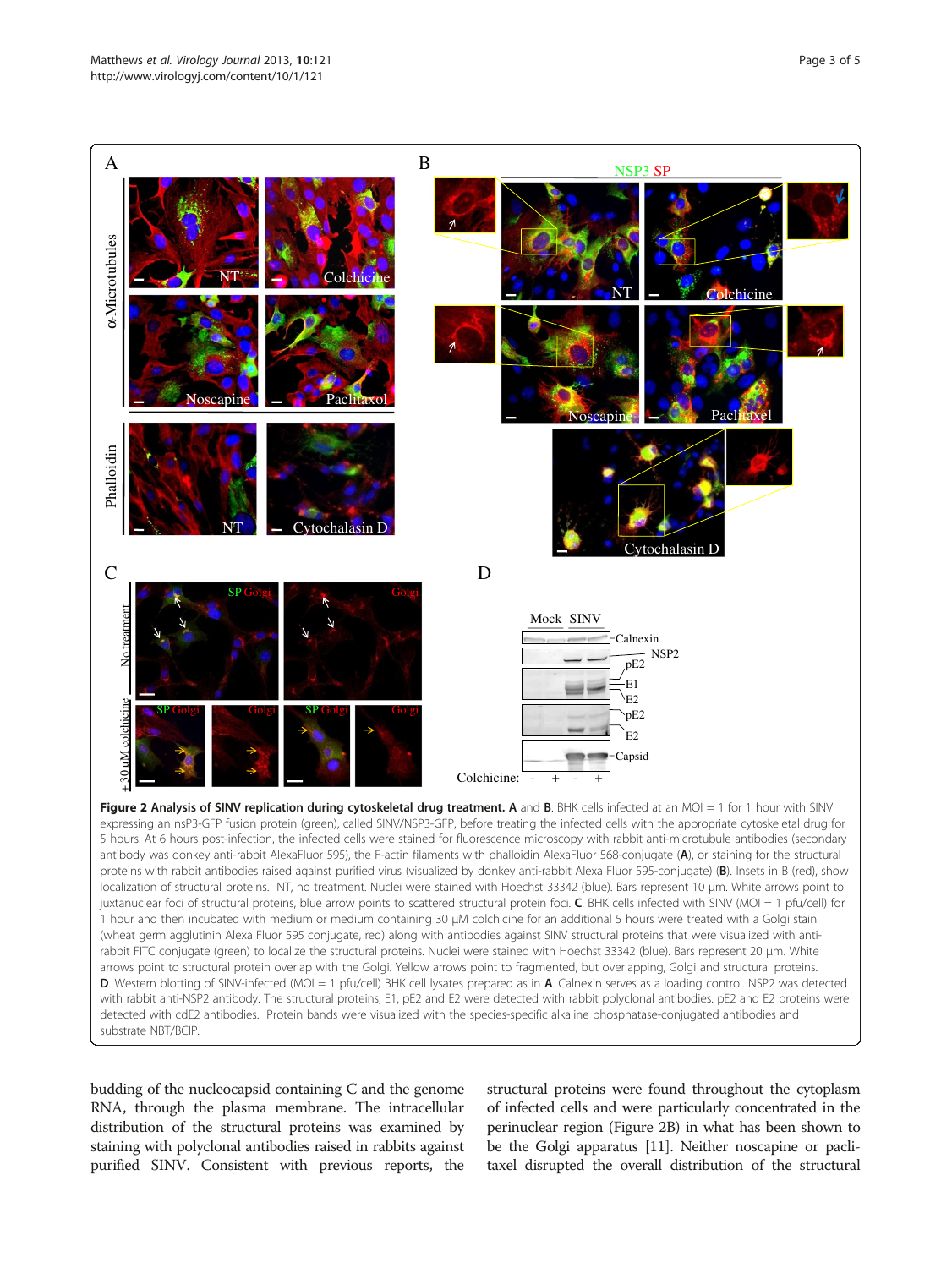proteins as a whole, however colchicine disrupted the perinuclear localization of the structural proteins into fragmented foci that appeared scattered in the cytoplasm. The cytochalasin-D disrupted the shape of the infected cells making analysis of the structural protein signal difficult to localize, however they did appear to remain concentrated in the perinuclear region.

Since colchicine has previously been shown to disrupt the Golgi [[12](#page-4-0)], wheat germ agglutinin Alexa Fluor 594 conjugate was used to stain the Golgi. In untreated, SINV-infected BHK cells, the structural proteins' signal concentrated in the perinuclear region overlapping with the Golgi signal (Figure [2C](#page-2-0)). However, the Golgi appeared fragmented or was absent in the colchicine-treated cells, but the structural protein signal still overlapped many of the fragmented Golgi foci. Western blotting of lysates from SINV-infected cells probed with anti-nsP2 or antistructural protein antibodies revealed that viral protein synthesis was not significantly affected by colchicine, albeit with a minor decrease in levels, particularly of E2, but not of its precursor pE2 (Figure [2](#page-2-0)D). No obvious changes were observed in dsRNA distribution or abundance (a marker for sites of RNA-dependent RNA synthesis) in colchicine-treated vs untreated cells except for more staining of dsRNA around the edges of the untreated cells (Figure 3A). In contrast, Northern blotting analysis showed somewhat lower levels of SINV genome and subgenome RNA in the colchicine-treated cells than in the control cells (Figure 3B).

In summary, following studies in our lab with rubella virus [[5\]](#page-4-0) which found that its replication was not inhibited by four anti-microtubule drugs, we decided to test the hypothesis that viruses can replicate in the presence of drugs which compromise the cytoskeletal system by broadening our study to include another positivestrand RNA virus, a negative-strand RNA virus, and a DNA virus. Our findings demonstrate that viruses can produce normal titers in the absence of a functional cytoskeletal system, (similar results were reported for SINV in another lab [[7](#page-4-0)]) which challenges the currently accepted notion [[4\]](#page-4-0). In this regard, it was shown that poliovirus can complete its entire infection cycle in a cell-free system lacking a cytoskeleton system [\[13](#page-4-0)]. To address the alternate hypotheses of whether viruses simply do not need the cytoskeletal system or use alternate pathways when it is not available, we investigated the replication cycle of SINV in the presence of the anticytoskeletal drugs in more detail. No obvious changes occurred to any of the stages of SINV infection in the presence of noscapine, paclitaxel, and cytochalasin D. However, the Golgi through which the SINV envelope glycoproteins mature during transport to the plasma membrane, was severely compromised by colchicine, concomitantly affecting the distribution of the SINV



structural proteins. It will be of interest to study the effect of colchicine treatment on maturation and transport of these SINV proteins to see if an alternate pathway exists that the virus uses in this step of its replication cycle in the presence of this drug.

#### Competing interests

The authors declare that they have no competing interest.

#### Authors' contributions

JDM carried out the research and drafted the manuscript. RM and CS also carried out the research for their MS degrees. TKF, as senior author, advised JDM, RM and CS on the research, participated in drafting of the manuscript, and serves as corresponding author. All four authors have read and approved the final manuscript.

#### Author information

RM is attending vet school at the University of Georgia. JDM is a Postdoctoral Fellow in the Department of Pathology, Emory University School of Medicine.

#### Acknowledgements

The research was supported by a grant from NIH (AI21389) to TKF. Thanks to Dr. Ilya Frolov for the SINV/NSP3-GFP construct, Dr. Charlie Rice for the nsP2 antibody, Dr. Richard Kuhn for the polyclonal cdE2 antibody, and Dr. Ritu Aneja for the noscapine and paclitaxel. We acknowledge Yu-Han Tsai, Meng-Chun Hsieh, Chia-Hsuan Chan, and Fen-Hua Chang, undergraduate exchange students from China Medical University, Tiachung,